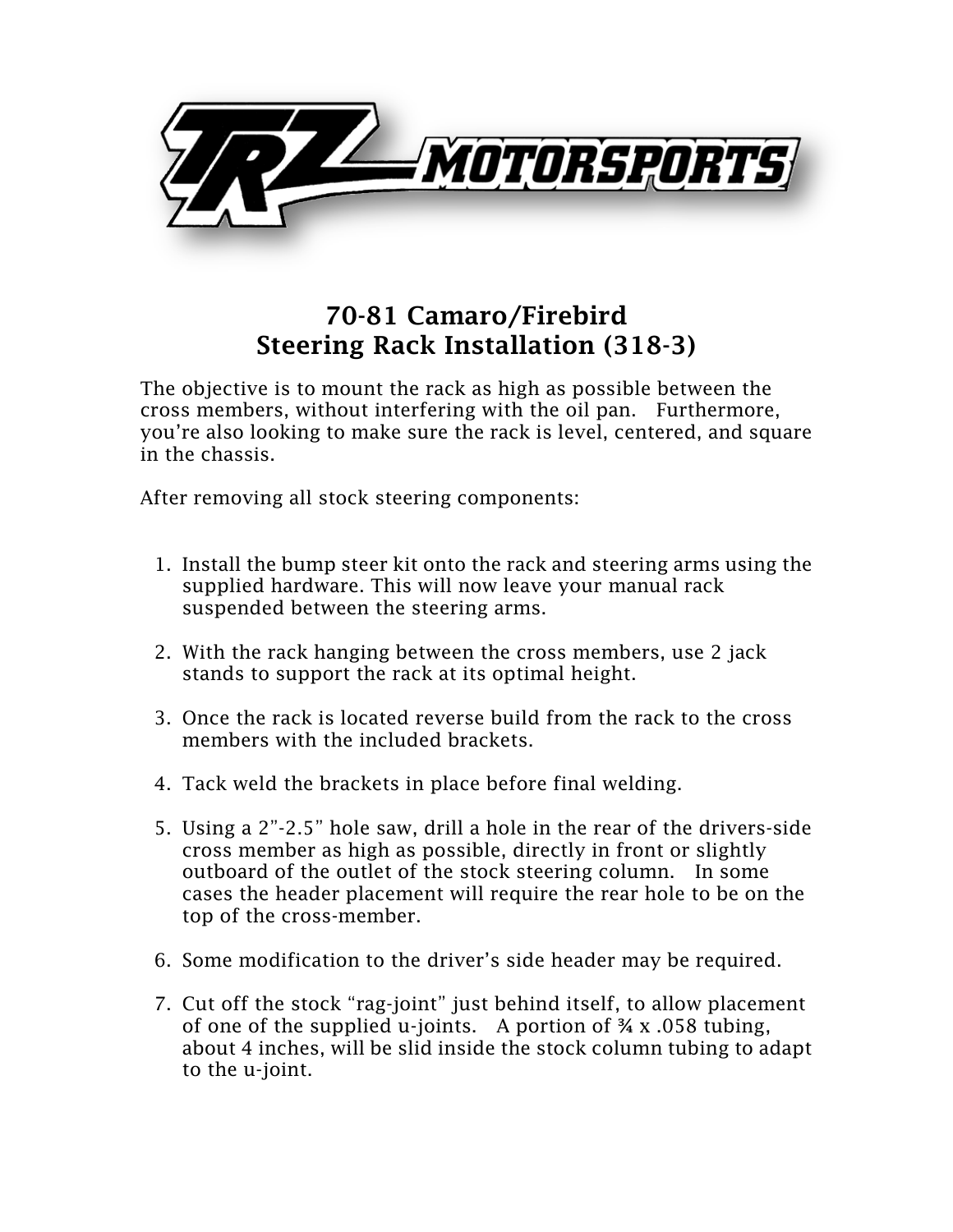- 8. Determining the length of each portion of steering shaft is up to the fabricator. Keep in mind that the center steering shaft must be supported to the drivers-side frame using the included shaft brace.
- 9. After determining proper placement and movement of all components you may final weld all of the brackets.
- 10. It is recommended to use a 1/4-28 x 1.5 inch long grade 8 bolt (not included) to fasten at least one portion of steering shaft to its u-joint, either above or below the steering shaft brace. This allows removal of rack and or column when necessary.
- 11. When adjusting for 'bump steer', you want to adjust the rod-end height to be as parallel as possible with the working angle of the control arms at race-weight and at ride height as a starting point. The working angle of the control arm is an imaginary line drawn between the pivot bolt in the frame and the ball portion of the ball joint. This is accomplished by adjusting which spacers are above and below the rod -end. Small changes from this location, either up or down, will effectively eliminate the 'bump steer'. You will need to run the suspension through its entire travel for best results when doing this.
- 12. The universal joints, tubing, and rack clamp bracket are chrome-moly and require TIG welding for best results.

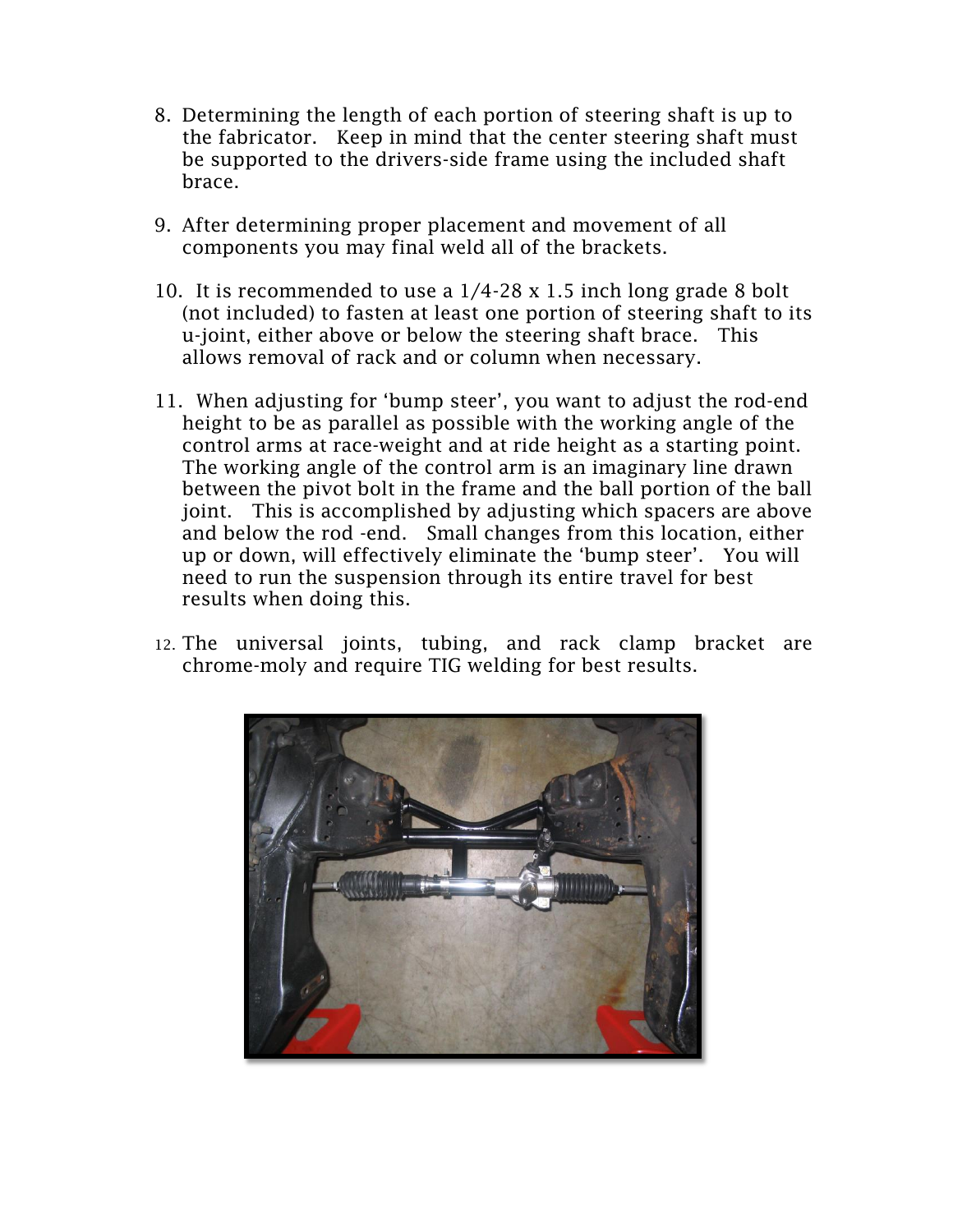